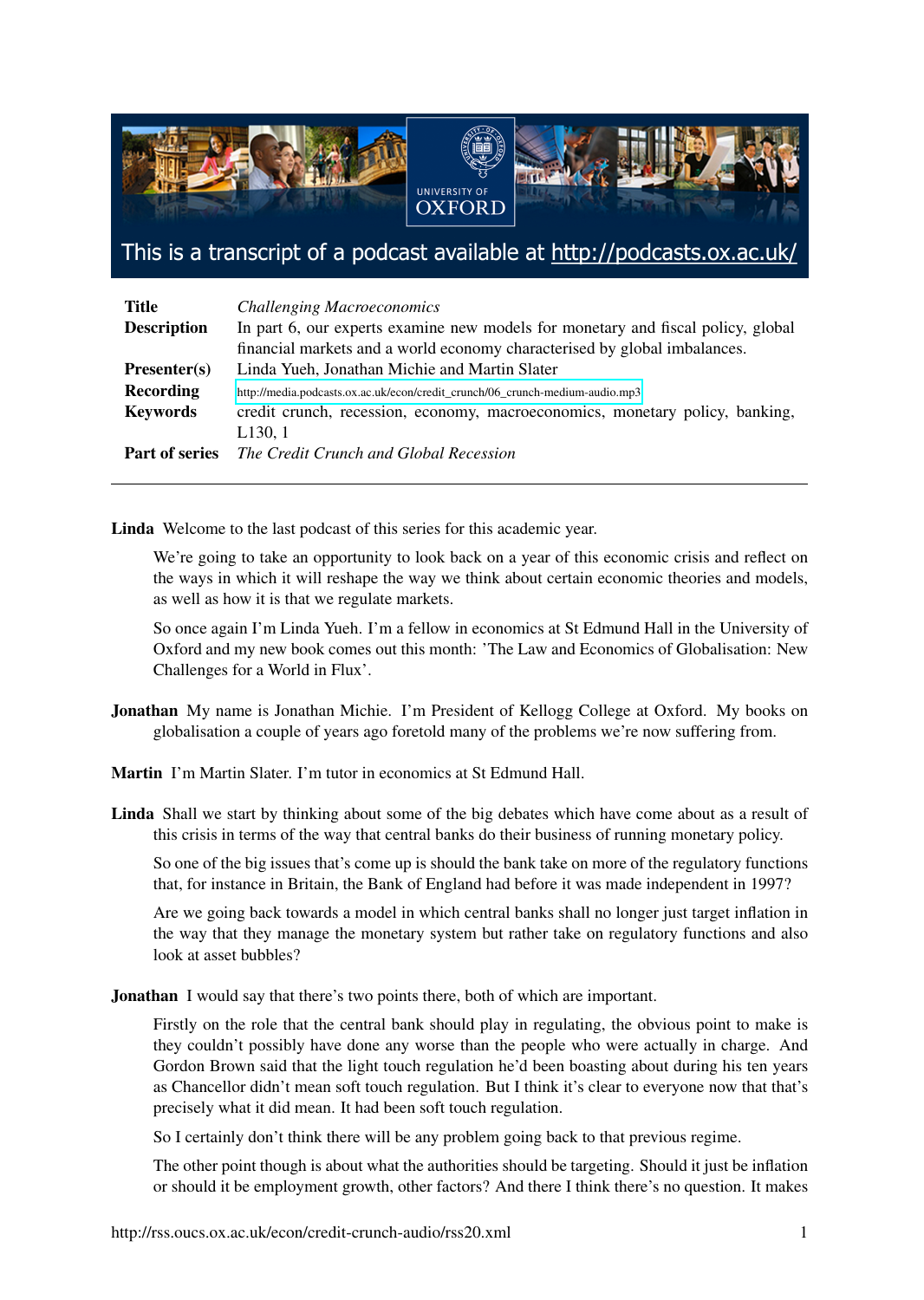sense to take a rounded view of all the factors together. It's quite wrong just to target inflation on its own. It just doesn't make sense just to look at that one factor like that in isolation.

In addition to those two points, I'd make one other, which is that we should also go back to reintroducing some of the regulations which were swept away because they were thought to be unnecessary. Regulations which had been introduced quite deliberately over the years during the 1930s, '50s, '60s in order to stabilise the global economy and national economies precisely to avert the crises we're now suffering from.

And because people thought that lessons had been learned, that there would be no returns to 1930s, the long post-war boom seemed to be more or less stable despite one or two relatively short-run recessions. But in retrospect I think that there clearly was good reason for having separated the investment banks from the other high street banks and that should be followed again.

But also the fact that there were controls on short-term movements of finance across the world for purely speculative purposes, there was good reason for having that. And the fact that all those exchange controls were abolished during the 1980s and '90s obviously made a lot of money for quite a lot of people but didn't really serve - I think we can now say in retrospect - any great economic purpose.

And I think there's a strong argument for reintroducing some of those controls on short-term speculative movements of capital.

Martin Yes. I think as well as the question of different possible targets, of course if one is going back to older methods of central bank operation one goes back to an era where, indeed, central banks didn't operate according to laid down rules, which, of course, became very popular from the 1970s and '80s onwards.

But a lot of the power of the Bank of England in the past was that the bank authorities had quite a lot of discretion, indeed, to produce certain surprises to the private sector, which was part of their armoury.

And, of course, that has very much disappeared in recent decades, that the central bank is supposed to be entirely predictable, following some kind of prescribed rule. And that may well be something that people would want to consider a bit more in future.

Linda I think, Martin, that's the timing consistency problem, isn't it?

Martin Well, yes, indeed. This all goes back to Kydland and Prescott and people like that. And obviously there are some advantages in this but there are always advantages and disadvantages.

But, as Jonathan was saying, that a lot of the move to reduce the number of controls, like exchange controls and other kinds of more direct intervention into what banks were doing, were, of course, thought to be advantageous in themselves... removing those controls at the time.

So there's a balance of advantages. There's obviously no way in which there's some kind of perfect regulatory system that would avoid all problems but I think clearly the most recent system where we've had a highly constrained central bank engaged in targeting really own one variable has found to be rather lacking.

Linda I'd agree with that. I think when the central banks really moved towards independence in the early 1990s they coincided with this global period of very, very benign inflationary conditions.

So throughout the '90s and the noughties there was quite a claim about how it was that it was the reconstituted central banks which were the reason for the great moderation, the very benign business cycle, the strong inflationary environment.

And I think to a certain extent central bankers were misled by the fact that inflation remained so low while growth was so strong. So they never felt the need really to raise interest rates because the macro factors they looked at seemed to be so benign.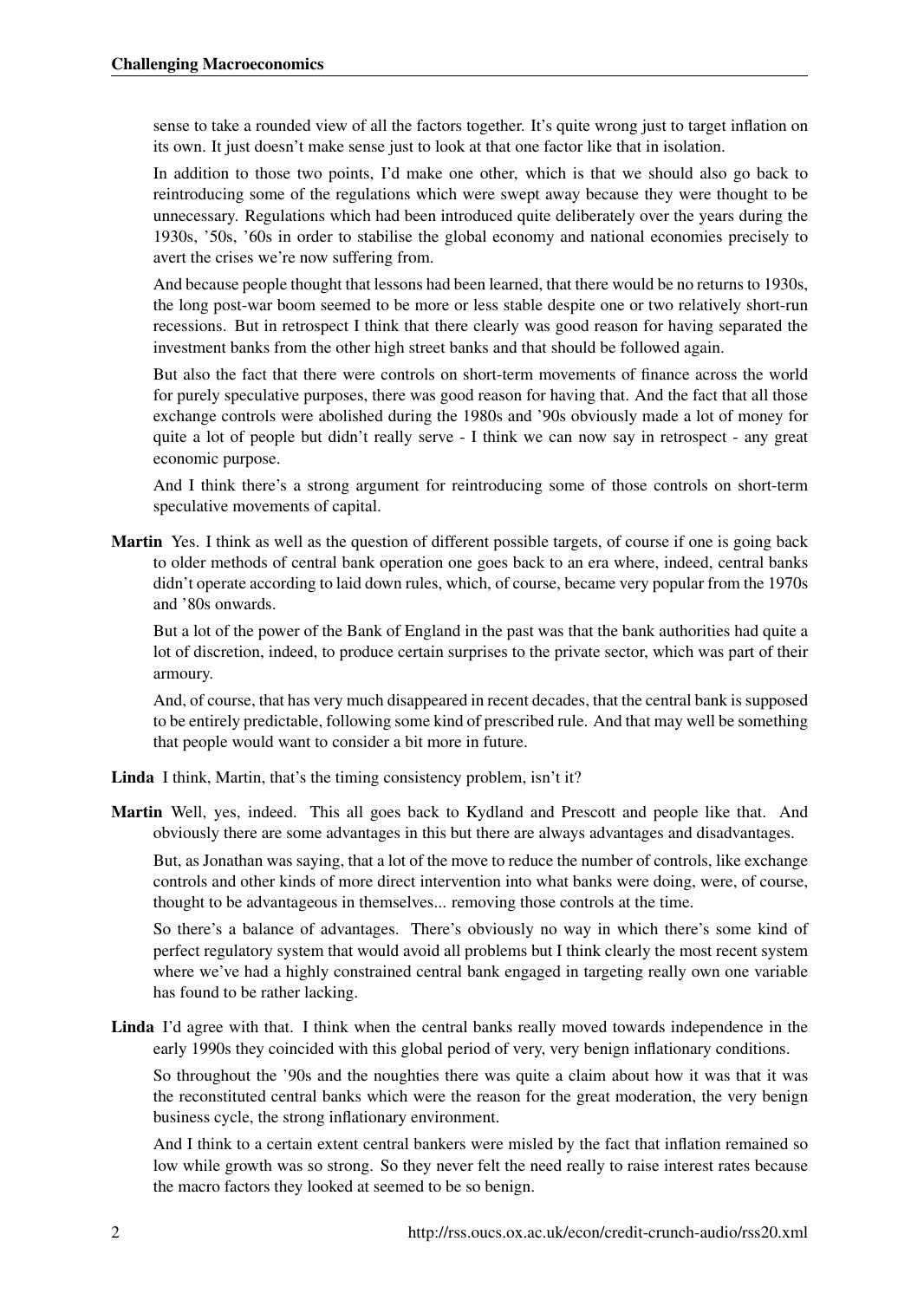But actually what was happening was emerging markets around the world - China, India, Eastern Europe shedding communism - rejoined the global economy and they had a very strong deflationary effect on manufactured goods prices which then put downward pressure on import prices pushing down inflation in the rich economies.

So while the central banks were targeting that, I think in many ways they missed the fact there was a lot of liquidity in the system and because they controlled the price of money by setting interest rates, it was a lot of liquidity on the basis of very cheap credit and cheap money.

And when this money began to get fuelled into the housing market in the United States, the buy-tolet market in the UK and, of course, funding wholesale money markets which then projected this liquidity throughout European markets, I think there is a link to what central banks were looking at and the result, which was, in Alan Greenspan's phrase, keeping interest rates too low for too long.

So I think looking ahead there must be a good argument for thinking about having a much more open or global set of variables to target because asset bubbles are endemic and just sticking to a rigid central bank rule is not enough to actually address that.

Related to this issue of central bank independence, the British Chancellor has stated that even at the European and American level, there is general agreement in principal that we ought to look harder at asset bubbles. But the reality of how you lean against asset bubbles is a lot more difficult.

Jonathan Yeah, but one problem is that the governments obviously in the short term gain from asset bubbles as they manifest themselves in the housing market because increasing house prices can fuel economic growth for several years on end and suddenly some of the apparently strongest economic cycles in recent history have been, in retrospect you can see, actually fuelled not by investment in manufacturing expansion of the traded goods sector and so on but actually growth of house prices that people have taken the value out of by increasing their mortgages and their loans in order to spend on consumer goods.

But, of course, as that's happening, while government takes the glory for having continual economic growth, which is maybe something we should question in any case, but firstly they get the credit for that and, of course, they get the tax revenues from it as well.

Martin There's a political argument which makes suppressing asset bubbles difficult like that. But also I think there's the economic technical problem of just how you do it without creating as harmful effects as a collapse of the asset bubble without intervention at some stage.

And, of course, that indeed very much conditioned Greenspan's view in the past. He was very worried that taking action to stem what might appear to be a growing bubble would actually push the economy into recession at a time when you wouldn't want it.

And again I suppose this comes back to, again, this problem that we just talked about about a very simplistic view where the central bank is really only looking at one dimension of the economy and only has one, or very limited, range of targets.

That will work, so long as your basic model of the economy is a very ideal one in which most things do go up and down at the right time and in line with each other. And the question about whether the economy is overheating or not is an entirely one-dimensional question.

In practice, as we can see, you may find that the economy is overheating in on particular area, i.e. the asset bubble, whereas real employment is still not really terribly solid. And the authorities have this terrible concern that if they actually take steps to dampen down the asset bubble, which normally would be something like an interest rate rise, this, of course, will cause the real economy, which they still would like to encourage, to go down at that point. And, of course, that's something that is a very difficult decision to make.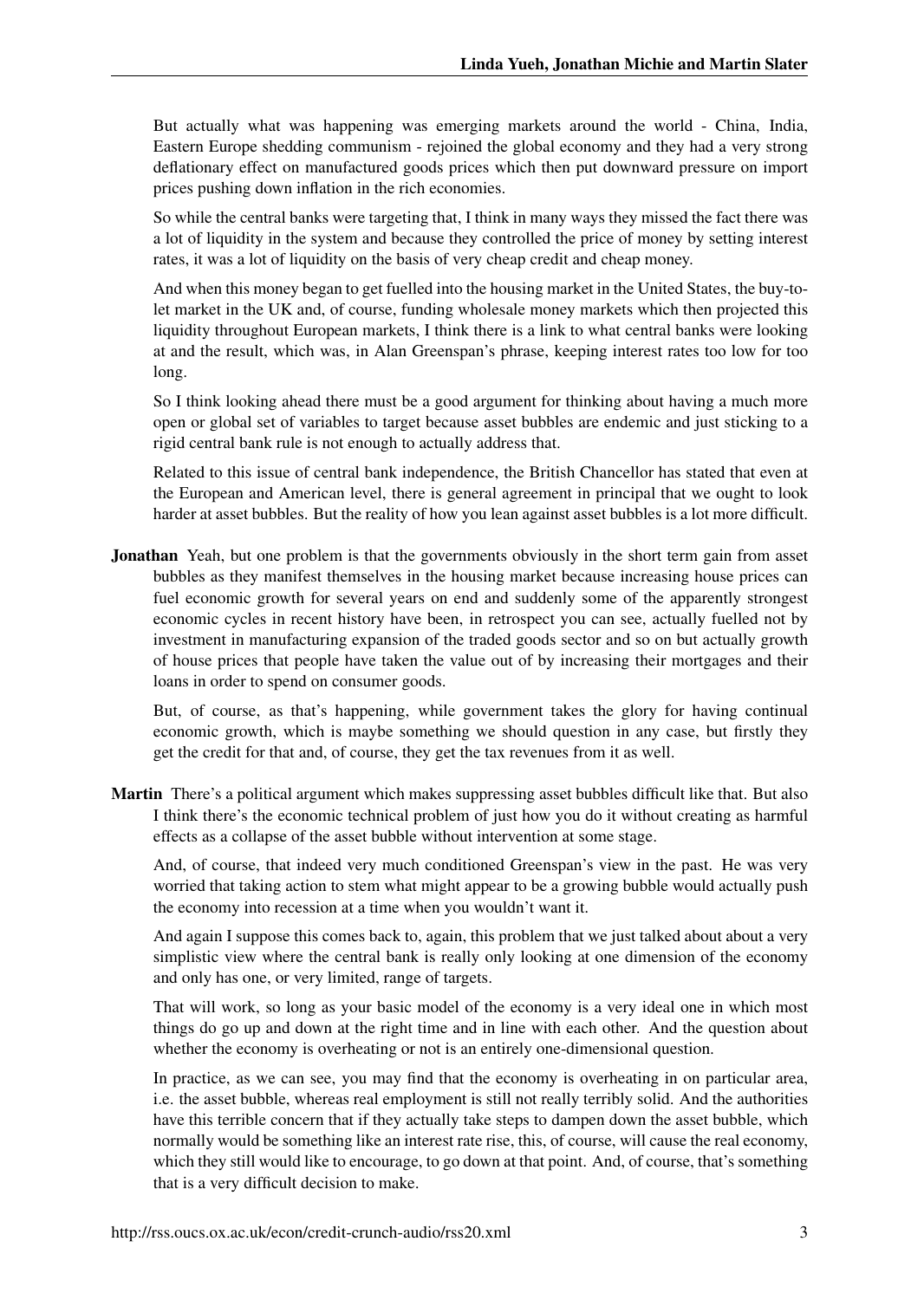Linda I would expand that globally. So there's talk about reforming how it is that policy is made. It has to be done at a national level, the regional level - the European Union is an example - and at the international level. So this multi-layer of governance is one of the reasons why this financial regulation debate, this policy debate, is so challenging.

But it occurs to me that even if you came up with a global regulator early-warning system based in the bank for international settlements which warns against asset bubbles building up in different countries as a result of global imbalances - so too much liquidity in the US wholesale money market is causing an asset bubble in China next time - would the Americans really agree to raise interest rates to dampen an asset bubble in China?

I find this to be extremely difficult and I think this international coordination part I think adds another dimension of how, even if they could agree that you needed to guard against asset bubbles, how would this actually work in practice?

**Jonathan** Well partly I think it goes back to needing quantitative controls as well as price controls and having exchange controls, capital controls. I've heard it described as the current situation, where all the controls are bullish, of trying to carry a tray full of water and as soon as it starts sloshing to one side of course you're doomed and it will all go. And that's precisely why you have buffers in the system, to prevent the water sloshing about the tray or the huge billions or trillions of dollars and pounds sloshing around the globe in a matter of hours.

And during the Asian financial crisis back in 1997, Malaysia was heavily criticised for introducing exchange controls in order to protect themselves from the crisis. And, in fact, they were downgraded by the ratings agencies because had come to believe this myth that you couldn't have these sort of controls anymore. And, in fact, of course, it was successful in protecting the domestic economy at that time.

So I think that is why these sort of controls can be useful. And picking up on a point you were making earlier about the apparently benign situation people were in over the last few years and people getting lulled into a sense of false security, I think, although people had referred to it as globalisation, people hadn't really appreciated the risk that the global economy had been put under by the lack of these controls precisely because the situation's seen to be relatively benign.

And even when the crisis was breaking, the global credit crunch was breaking, there was still a widespread belief that it was a cause and therefore it would be more or less contained to the US, Britain and one or two other countries. But the basic strong economic powers, Germany or China or whatever, wouldn't necessarily be so affected.

But, of course, just the sheer scale of the global financial flows have really disrupted the entire global situation.

Linda One of the other tools which had been used in this crisis by central banks is quantitative easing. This is, of course, very reminiscent of open market operations. This says they control the money supply rather than the price of money, which is interest rates.

Are we going back to the 1980s and '70s then when really money supply, like M2 aggregates were targeted? Or is this something fairly unique to this particular crisis because of the credit crunch so therefore central banks are just bypassing the credit system to directly inject money into the monetary base, into buying corporate bonds and what have you? Or is this another change to monetary policy making looking ahead?

Martin I would think we're going all the way back to the experiments of the 1980s which, of course, had a great deal of problems. The reason they had a great deal of problems was that financial innovation was occurring at quite a rapid rate.

And now any kind of policy which is focused very heavily on quantitative monetary aggregates has this problem of which monetary aggregates you're going to focus on and what are the relationships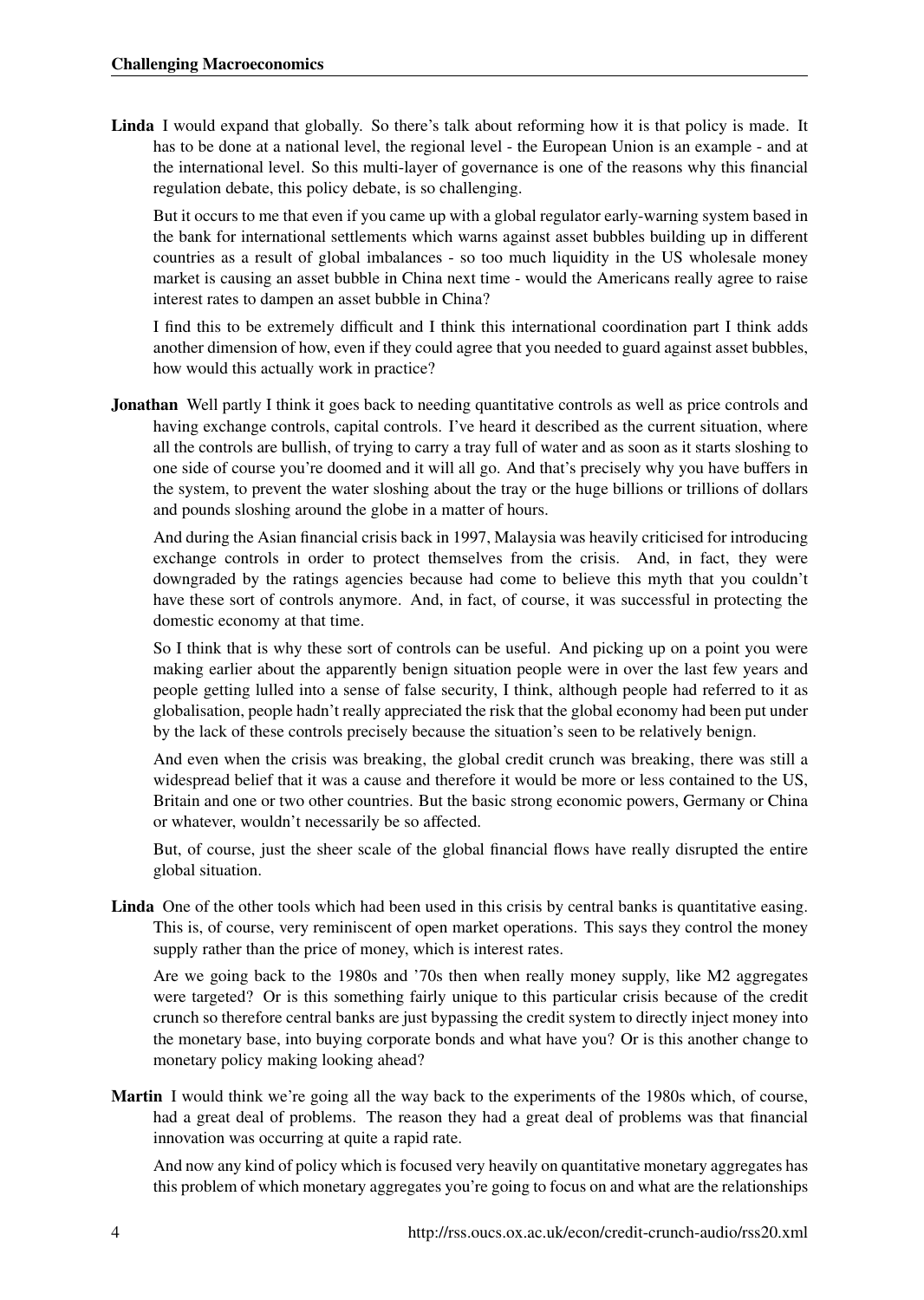between the monetary aggregates, which tend to be changing all the time, and, indeed, tend to change rather faster the more you lean on one particular monetary aggregate as people want to substitute into the other things.

And that, of course, was what happened to the Thatcherite experiment in the UK in the 1980s when they decided to target sterling M3 at the time, which was the their preferred thing. And actually they found that very difficult although overall, I think, people would agree that they did run a fairly tight monetary policy but it wasn't one that was very under their control.

So I think that that's the main difficulty in going back to a quantitative target regime.

But, of course, if we do go back in several other aspects to earlier types of banking, particularly if we start to introduce quite strong regulations about the separation of particular types of banking, this is going back to the Glass-Steagall Act again; indeed suggesting that there are certain banks who produce certain kinds of assets and liabilities and there are other financial institutions that have got rather different assets and liabilities.

And we can then define that there's only this particular narrow group of banks that are actually really involved in producing money, which is what we want to target. This, of course, is the world that the kind of monetary targeter was hoping that they were going to operate in.

So it could be that if regulation goes all the way back to producing fairly rigid controls on what banks and other particular financial institutions can do, then we'll be able to get a rather tighter hold on monetary aggregates again.

But given the possibilities of financial innovation and a lot of flexibility in the financial system that we have had since the 1980s, then it has been quite difficult, I think, to have a very clear view about which monetary aggregate is not too slippery to hold.

Jonathan Yes. And it's important to remember that what's being attempted now with money supply is the exact opposite of what was being attempted by the Thatcher government, who was trying to restrict money supply because it was said that would cure inflation relatively painlessly, it was claimed at the time.

That proved completely false and actually what the policy did was drive up interest rates and the currency became overvalued and both of those together pushed the economy into a very severe recession.

This time it's the exact opposite. They're trying to expand the money supply to get money into the system. But partly, actually for a similar reason because of the interest rates, because interest rates have been cut virtually to zero around the world and yet it's been characterised as pushing a bit of string. It's no good having a zero price for money unless the money's actually available. And the problem is the banks aren't providing the credit because they're trying to recover their own balance sheets.

So I think the important point is it's trying to do the opposite of what the Thatcher government did in trying to expand the money supply, make money available, because the banks currently aren't making it available.

Linda There's been a lot of debate about how it is we regulate systemically important and large banks. Glass-Steagall is one that you mentioned. Another popularly discussed concept is that banks which are too big to fail are just too big.

And I just wondered if we could spend just a few minutes on what kinds of sensible parameters one might put on this issue deriving from the way economists look at it. So trying to step away from the politicians' views on this, which I think are themselves quite divided.

Jonathan Yes. I think there's no question that any economy gets itself a difficulty if the banks are too big to fail and literally can't fail and it's been particularly ironic when the people in charge of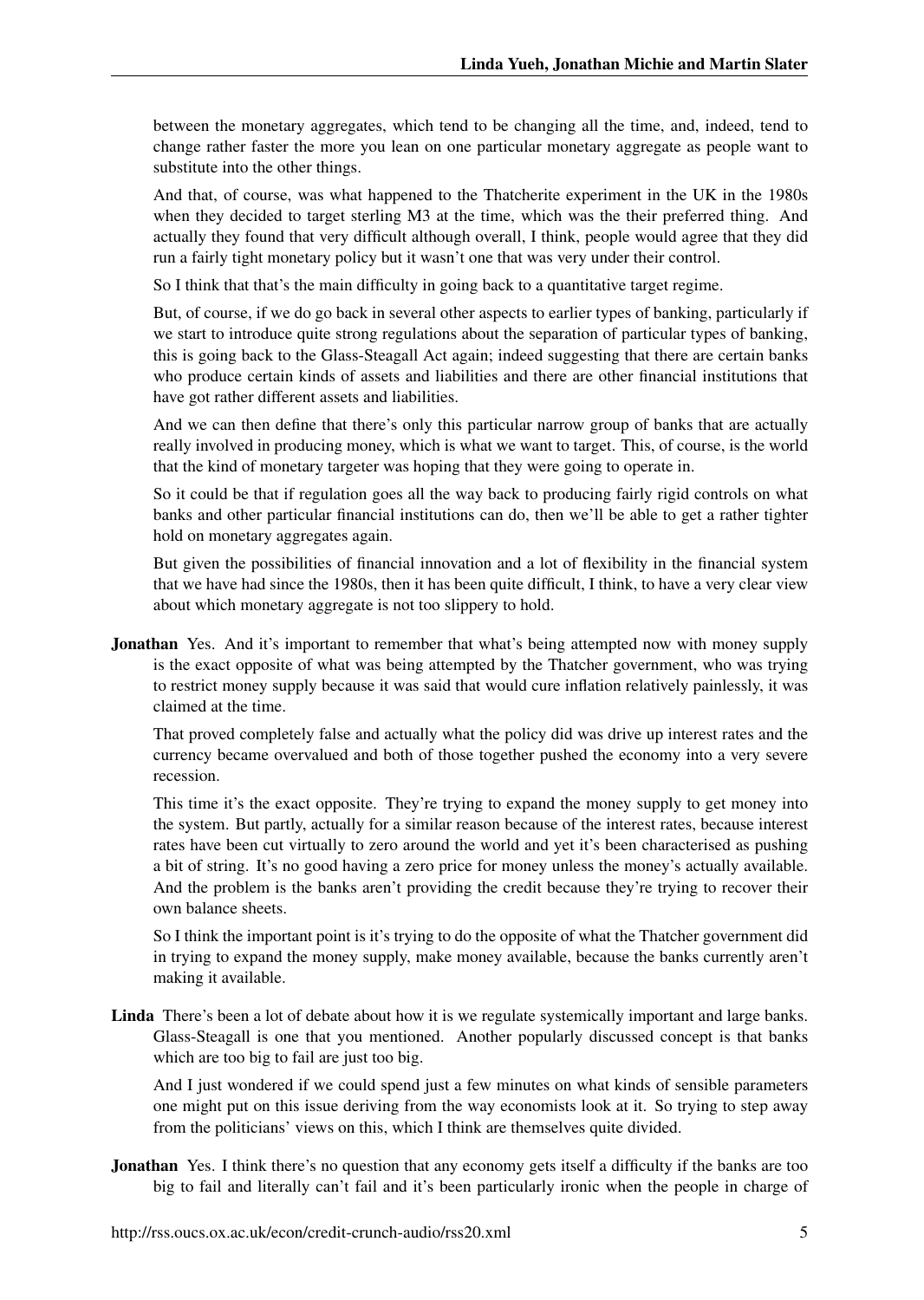the banks have managed to devise incredibly intricate and very lucrative contracts for themselves which reward themselves for risk. And if they take a gamble, a big risk, the bank makes a lot of money; they've been paid huge amounts in return.

Now, a lot of people would say "That makes some sense provided it's a genuine two-way bet and if they risk bail then they pay the cost themselves personally with a pay cut and the organisation going bankrupt", as the system is supposed to work.

Of course, when you've got banks which are too big to bail it just exacerbates that problem of one-way bets, knowing that actually if it all goes wrong, well the Government is obliged to step in and use hundreds of billions of dollars or pounds worth of our taxpayers money to prop the bank up.

And so I think there's obviously a strong argument in favour of that point about preventing banks becoming too big to fail, preventing them becoming that big if they then have to be rescued.

But also I think that's one of the arguments in favour of separating the two types of banks. The argument being the high street bank that people have the life savings in, individuals have their life savings in, have their small loans in and so on is a relatively safe operation and if something disastrous, unforeseen, goes wrong then there maybe is something to be said for the Government stepping in and keeping that operation going. Whereas the other type of banking operation, which is literally more like a casino operation, should be treated as such and those that succeed, well fine, let them carry on and those that fail, when then they fail.

So I think there's two points really. One is true preventing any monopoly company in any sector getting so big, but also separating out the two types so that you can step in and make sure that the small savers, the mass of the population, can carry on their banking activities whereas the genuine casino-type operations can be treated as such.

Linda Martin, is there a way to do this, to prevent a secondary banking crisis as we've had before?

Martin Well, that, of course, is the, as it were, the counter example to the Glass-Steagall view that if you think about what happened in the 1970s where we didn't have actually the Glass-Steagall Act in the UK but we did have a similar separation at the time. The financial markets were not highly competitive. They were segmented by the Bank of England into banks of different functions. So we had high street banks and we had merchant banks and we had other more specialised financial institutions.

And what happened there was a rather interesting situation where the government at the time began to feel that - for its own purposes it thought that too much money was going into property development at the time. And the Bank of England at that time did have the powder to prevent banks from taking activities that the Bank of England didn't like. And so it gave instructions to the main banks not to involve themselves in this.

And they duly did not actually engage in this business but, of course, what they tended to do, and what the financial system fairly soon managed to evolve, was a system in which the surpluses of the high street banks were simply lent through direct or indirect means to other institutions which were outside the Bank of England's control which did, indeed, put the money eventually into the property development market. And when the property boom eventually collapsed these institutions first went bankrupt and then their bankruptcy, of course, brought into question eventually the high street banks who had lent them the money in the first place.

And this is, of course, one of the reasons why the Bank of England began to move away from this kind of directive regulation because one view put at the time was that this actually produced a situation which was possibly even in some ways more dangerous than the alternative. And that was that the high street banks didn't actually know what had happened to their money. So that came as quite a surprise to them when they found that they were in a particularly vulnerable position.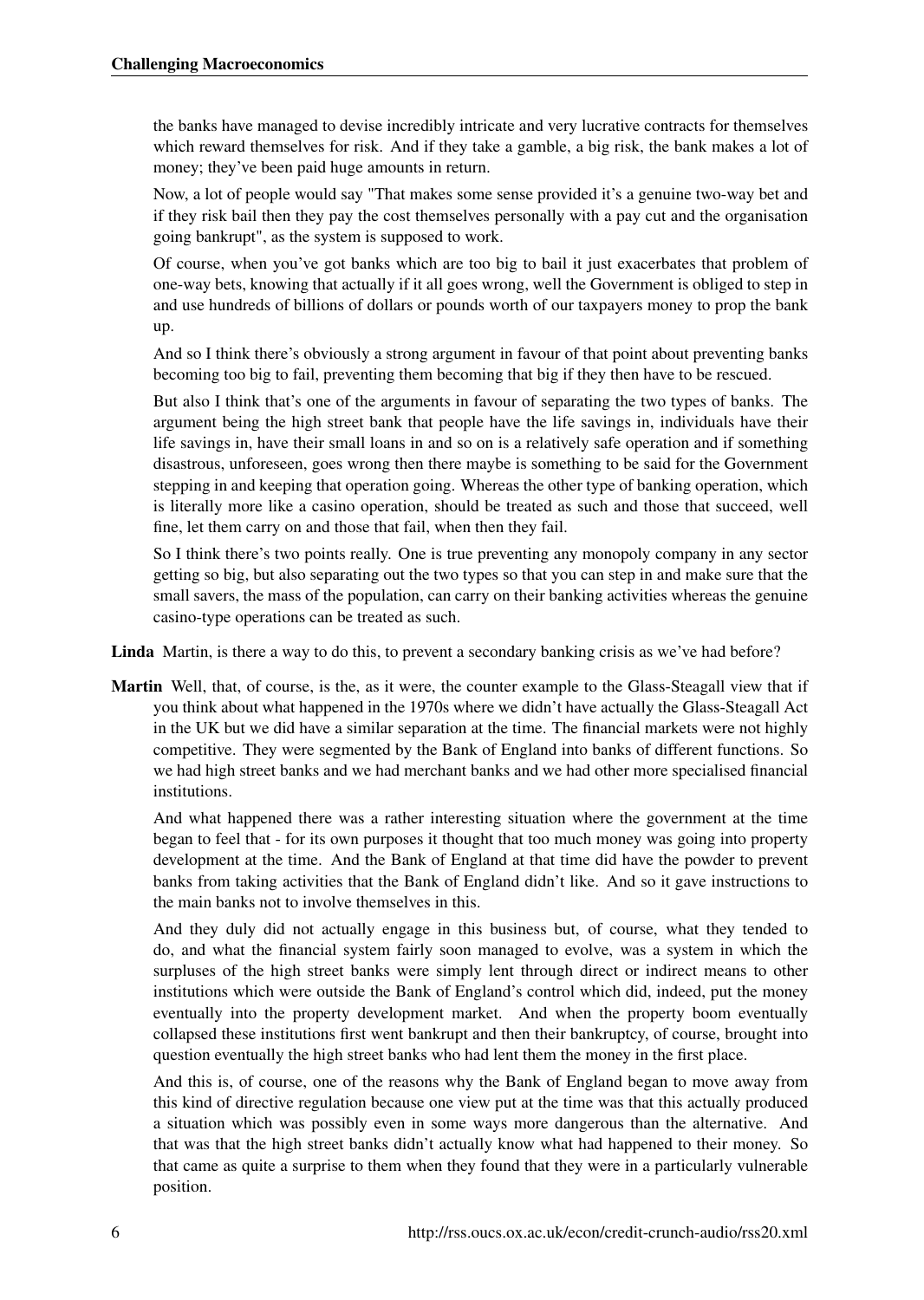And that did produce a potentially very dangerous crisis in which one or more high street banks could have gone bankrupt. In those days it was rather more quietly managed and gradually got out of that kind of problem.

But yes, there is that problem with separating functions. Clearly one cannot separate functions completely. There is bound to be some kind of interrelationship between the different parts of the financial market.

The question then is, is it actually better to segment it into, as it were, separate compartments - I suppose might even use the pejorative term silos - where people don't know so much of what's going on?

Or should we have the more recent model of very comprehensive financing institutions which have a foot in all these things and so in principal ought to have a better idea of what their overall riskiness is, although in practice it doesn't seem to have worked out that way.

If, of course, we go back into a model where we do think the banks should be more specialised and should be smaller then, of course, the systemic risks I think won't disappear as a result of that.

And that brings us back, of course, to a much greater emphasis on the need for this macro prudential regulation. Because if the banks aren't going to be able to handle this within their boundaries, then the Bank of England or some kind of regulator has a much greater responsibility to make sure that the smaller, and by implication therefore less powerful, players aren't actually ploughing their own particular furrow oblivious to wider dangers.

Now going back to banks that are too big to fail, it may be that size isn't important or it may be that what people are really saying is that there's a particular function that can't be allowed to fail.

So we all see that there's a certain way in which the banking system as a whole produces a public utility and it is the kind of integrity of that public utility that we can't really risk. There has to be a kind of freely functioning payment mechanism, a kind of store of value. Companies and individuals are going to have to have resources that they can meet their bills with on time.

And, of course, it was the prospect of all that  $\lceil \frac{\text{qumming } 0:28:03 \rceil}{\text{qumming }}$  up that was so frightening back in September, October last year.

Now whether if you've actually got regulation of the system, whether size of the players in it is important is, I think, as Jonathan mentioned the word monopoly, I think what we've got is a problem of monopoly power of a small number of institutions dominating this utility.

And I suppose that might, if you think about other models, take you back into the ideas, the models that were batted around in privatisation; areas like gas and electricity and telecoms and railways.

Is it the case that we should actually ensure that that kind of basic utility function either stays in public hands or under high regulated control? And then we just let individual private sector players, as it were, use the network, as they can use the gas pipeline and they can use the electricity grid, without too much worry about what they're doing.

Or do we actually have to keep the whole thing fairly heavily determined in order to stop crises occurring?

The evidence from privatisation is rather mixed. If you think about some of those kind of industries, telecommunications seems to be quite a success of actually privatising and letting a lot of competition go and things like that.

At the other extreme, railways would not, I think, be considered a great success where again we have a network company which is supposed to be protecting the public utility and then operating companies which could be considered to be much more competitive and they could be free to succeed or fail. Well, we see that that doesn't work terribly well there.

But I think it's probably those kind of industrial economics issues that might actually need some kind of looking at as well as the further financial one.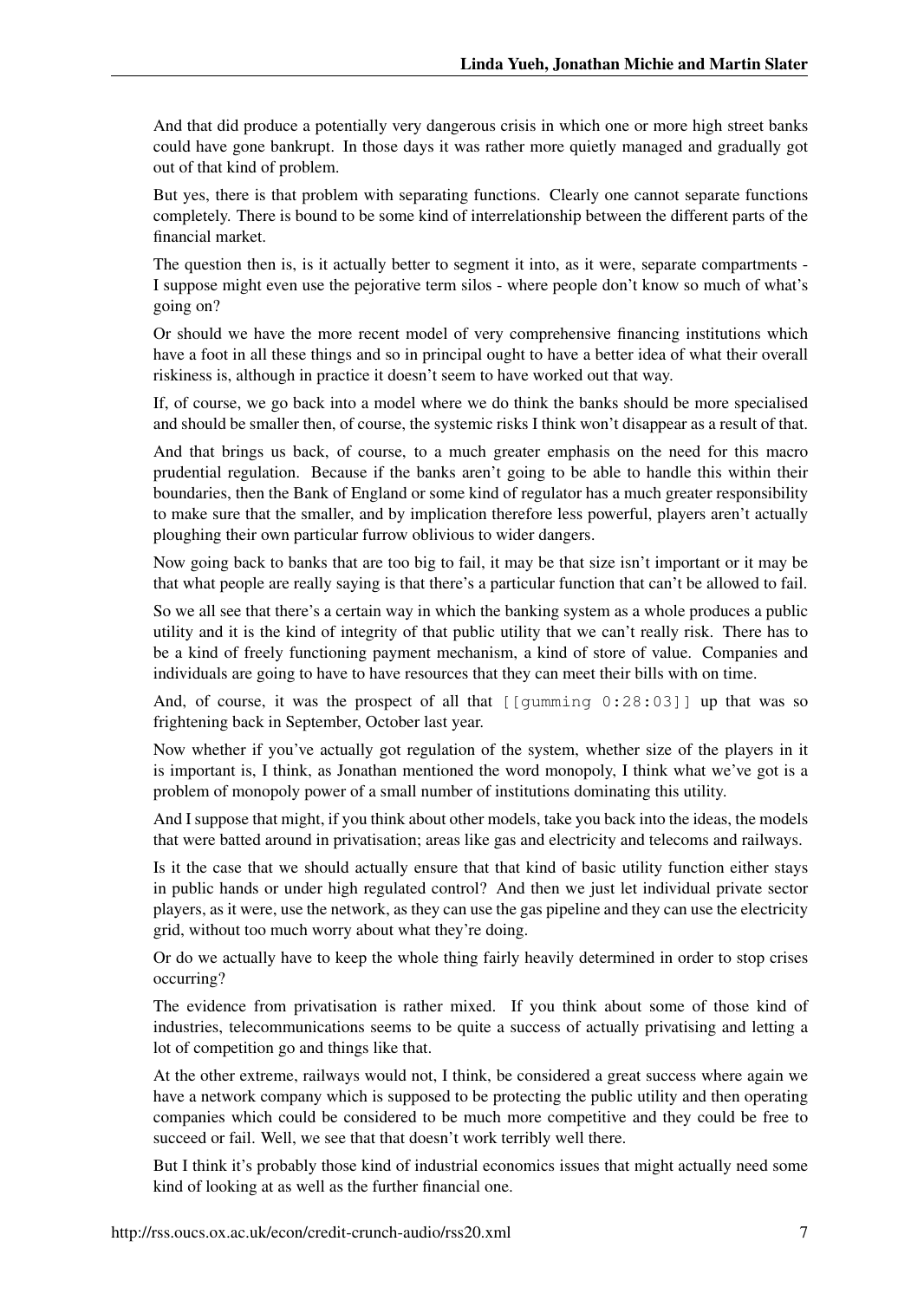Linda I'd agree with both of what you've said. And I think this crisis showed how important the banking sector is and they hold our deposits, they run our payments; they're essentially the lifeblood of the economy. They will not be allowed to fail. And that inherent moral hazard makes them more risky and I think if that was the case, and I think it is the case, I think there is a lot to be said for having either a new type of model to run the system or, at the very least, what's being talked about now, which is to make them self insure.

If they're too big to fail and they need to be bailed out, then they need to pay into a bail-out fund; a tax on their - whether it's in the form of capital requirements or some other way of actually making them pay for the risk they clearly will transfer on to the taxpayer.

It's very similar, actually, to a deposit insurance system which is funded by the banks so that if one of them fails, they draw on it and our deposits are protected.

So I think there have been a lot of complaints in this crisis about banking being favoured and I think what it's ultimately come to is that banking is special in a way because of the function of money in an economy. In which case I think they do need to be regulated differently and I would like to see them take on a lot more of the risk of failure.

Jonathan Yes, that's right. But it's important to remember that the banks have had this special place, particularly in Britain. There's been a longstanding problem ever since the industrialisation really in Britain of the City of London, of the financial sector, being so dominant to an extent that there never was the case in France or Germany or Sweden or other countries.

And I think this is just the latest example of that problem. It's being time and again that there's been a need for the British economy to diversify away from the financial sector towards manufacturing and non-financial services for decades. And problems of the financial sector, the City of London, not properly funding particularly small and medium-sized enterprises for understandable reasons because they had bigger fish to fry. They basically developed as a global operation.

So it's well to remember it's not just a problem with banking in the abstract. It's a problem that the UK particularly suffers from.

Linda The other big economic policy area which has been heavily debated is this use of government spending in a recession. So the debate as to whether or not we ought to deficit spend has come to the fore with big differences of opinion again between the Americans and the Brits on one side and the French and the Germans on the other.

Has this crisis led us to think differently about the Keynesian notions of deficit spending? Are we going to look at the fiscal policy differently in the future or should we?

Jonathan Well certainly the name Keynes is coming back into the newspapers but actually I'd say that it hasn't gone nearly far enough. I think what is really needed is for people to go back and reread Keynes' 'General Theory of Employment, Interest and Money' published in 1936 at the depths of that 1930s recession to see what he was actually arguing.

It was actually very radical, very perceptive, I think. It gives a very good explanation as to what's happening to the world economy at the moment. But the problem was that he didn't think these economic relations could be quantified, mathematically modelled, discretely. And so it was very unsatisfactory for the economics profession, particularly the academics who wanted to model it in their textbooks.

So the textbook version of Keynesism that I and other people were taught in the '60s and '70s was actually quite different from Keynes. And the fundamental point I'd say is as follows.

That what Keynes argued in the 1930s to try and explain what was going on and why there was a global recession and why there was mass unemployment was that what really drove the system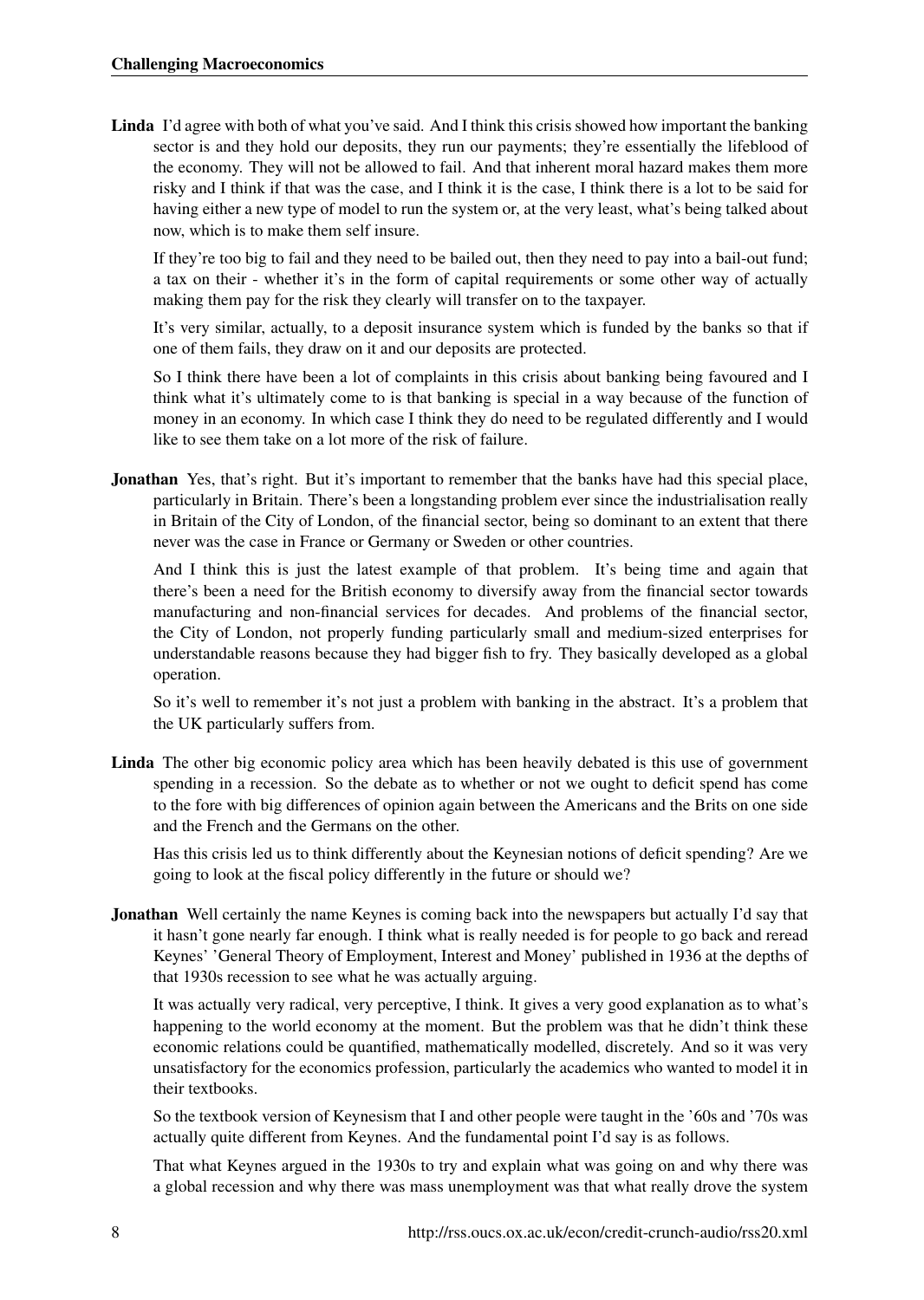was effective demand and the part of regular demand which really fluctuated was investment. So it was really investment which drove the system. That determined how much demand there was. That determined how much the level of goods and services provided to meet that demand. That determined how many people were employed and therefore whether you had mass unemployment or not.

And what's fascinating is that description as to actually why there was mass unemployment in the 1930s when economists up to then had said "You couldn't have mass unemployment", that description actually didn't mention the labour market. It was all about investment creating demand, creating production of goods and services to meet that demand.

And the problem, as I was just saying for the attempt to put that into textbook fashion, is the real driver for our investment levels were expectations as to what the level of demand would be in six months or two years when the goods would come on stream from the new factories you were planning on investing in and so on. Expectations of what Keynes described as animal spirits and so on, which is obviously very unquantifiable.

And Keynes said explicitly that, that he thought it really was unquantifiable. It wasn't just that like flipping a coin you didn't know whether it would come up heads or tails, it was actually you didn't know what the probabilities were of different states of the world and outbreaks of wars and so on; literally unknowable things.

So I would say it's good that people have started mentioning the Keynes again. But actually the real lesson of Keynes goes far beyond the point that government can serve a useful role by stepping in to boost demand when there's a collapse. It reminds us that the real driver is actually that level of aggregate demand and crucially investment and therefore expectations as to what will happen in the future, rather than the textbook model that is all determined in the labour market by relative prices and wages and so on and everything flows from that, which is completely the wrong way round of looking at it.

Martin Yes. I think probably one of the big lessons of the last couple of years is, as it were, the return to prominence of inevitable uncertainty which, I think, is what Jonathan was saying, is a fairly big part of the Keynesian view of investment.

Now, it's understandable that for modelling purposes one likes to feel that one's on top of uncertainty and there are various theoretical devices one can use to make it look as though you're on top of uncertainty. As there are lots of practical financial devices obviously that the financial markets have developed to try and deal with uncertainty: insurance of various kinds and derivatives and those kind of things.

But in the end, I think, what the recent experience has shown is that you can't rid of it completely and, indeed, if you do think so you're probably going to be bitten by a very nasty surprise like the last year or two has shown.

So yes, I think that in that sense there's a big lesson here that one cannot just rely on some kind of perfect system to handle all these kind of issues and there will be the need for judgement and discretion to take us over some fairly rocky activity.

I think it's interesting also, I think, if you look back on people's descriptions of the last, say, couple of decades which might have, in one sense, been thought of as a very benign period.

Other people writing about exactly the same period will say "If you look at the statistics, this, of course, was not a very benign period." One had enormous international crises appearing regularly at five, six, seven year intervals. And it really is quite surprising that people develop themselves into a mindset that they'd actually sussed the kind of problem out and had actually worked out how to regulate the global economy. And at each international crisis quite lucky to contain them at the time. And eventually the crises got bigger and bigger and we've just run through a very, very big one indeed.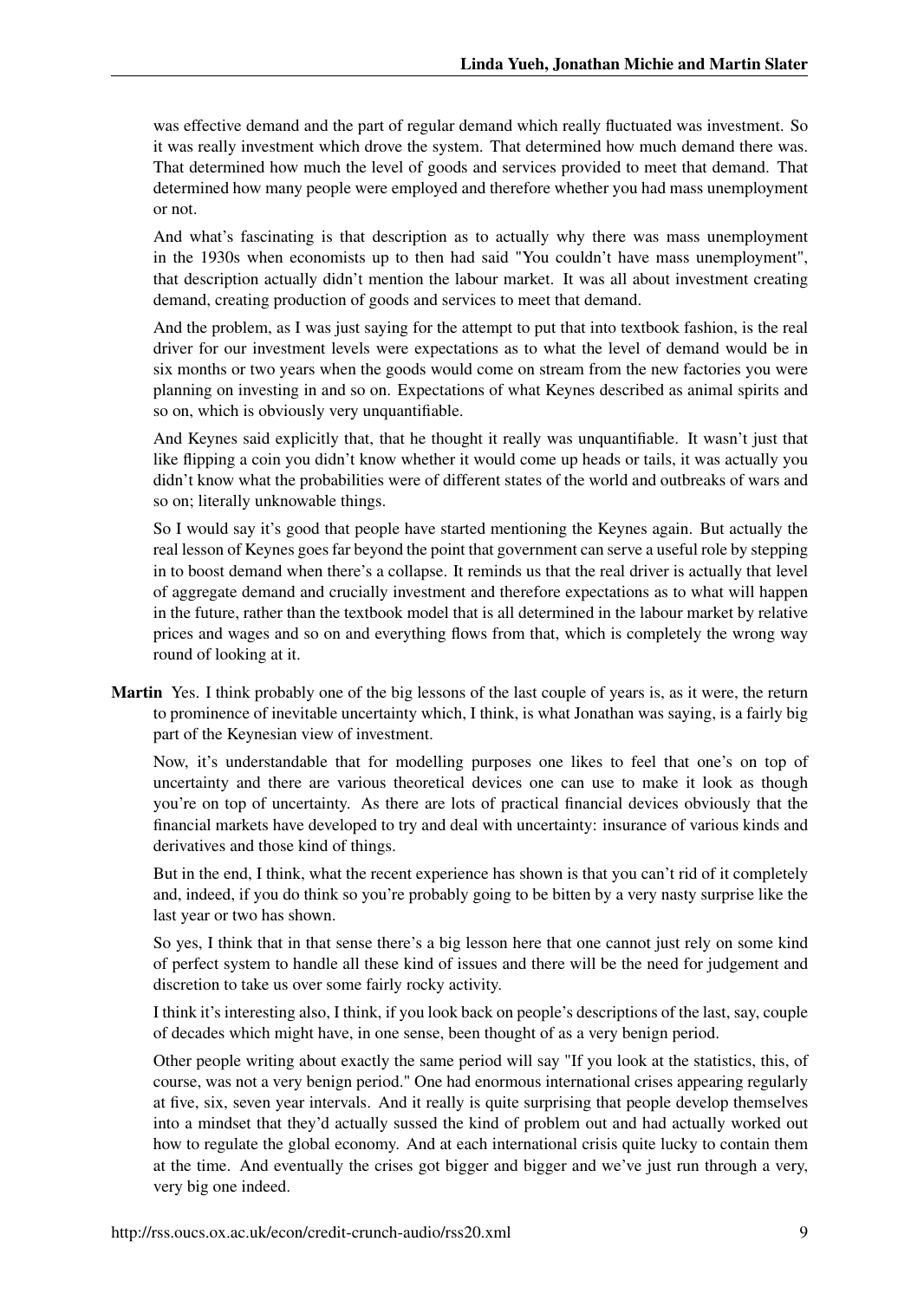And the prospects for the future, clearly we've got no reasonable ground for believing this is not going to happen again.

Linda No, I think that's right. I think one thing which is obvious is some type of bubble seems to be fairly endemic. And if you attribute the bubbles to economies overheating, the peak of a cycle, then, in a sense, the business cycle just runs. The question is what drives it. Is it Keynesian deficient demand, as Jonathan has outlined? Is that now more in vogue than, say, real business cycle theory, which is exogenous supply side technological shocks?

So I think unfortunately when the British Prime Minister, when he was Chancellor, claimed to have ended boom and bust, that was just very unfortunate because I think the business cycle runs but it just runs in different ways with different parameters.

Another way of saying it is that every financial crisis is actually different and every model we tend to devise to regulate a crisis was obviously based on the determinants of the last crisis. So we've got this crisis now. There was the dot com bubble back in 2000, 2001, which was preceded by the collapse of long-term capital management, a hedge fund, in the US run by no less than Nobel laureates in economics. That, of course, came on the aftermath of the Asian financial crisis which had spread from East Asia to Turkey and Russia and Argentina and Brazil. And that was preceded by the peso crisis in Mexico in 1994 which was itself preceded by the third generation currency crisis of the Asian financial crisis and the second generation crisis was the exchange rate mechanism in Europe which failed in 1992 which itself was preceded by the S&L loan scandal in the United States which was itself preceded by the Latin American currency first generation crisis in '81, '82.

So perhaps a lesson that we've learned is that we don't really understand what drives business cycles.

But I just want to bring it back for a moment to the fiscal debate that's being had because I think this one has become quite a dividing line for different policy makers around the world, which is should the government borrow to spend during a recession?

Martin Well, I think the answer to that is yes. The argument against borrowing, the argument against deficit spending, is that in an ideal world deficit spending ought to be counterproductive because you have things like Ricardian equivalence. Far-sighted transactors will see that deficits have to be repaid at some time. So we would not necessarily feel we're any better off now because we know we're going to have to pay it back later.

But, of course, Ricardian equivalence relies on, essentially, a system of perfect capital markets. Now the thing we quite obviously don't have at the moment is perfect capital markets. So in a situation where you're being disrupted by the failure of capital markets it's not terribly surprising, I think, to see that deficit financing will have positive effects. And I think that that will come to be fairly clearly accepted in a few years time.

The obvious danger of deficit financing, particularly at the levels governments have had to do it, is whether this is actually going to produce debt levels that are in some sense unsustainable and are themselves a drag on confidence, which leads you back into the Keynesian investment determination kind of activity.

That's clearly, I think, the difficult issue at the moment and I don't think one can easily say whether the levels of debt currently projected are going to take us into that kind of territory or not.

One can say at the moment the UK and the US governments have not had great difficulty in selling the debt that they are selling at the moment but that only takes you so far.

The big problem here is whether maybe at some time in the future the markets, for one reason or another, and we can't really predict why - it may be nothing to do with the UK economy - but for some reason their particular appetite for holding all this British government debt disappears. And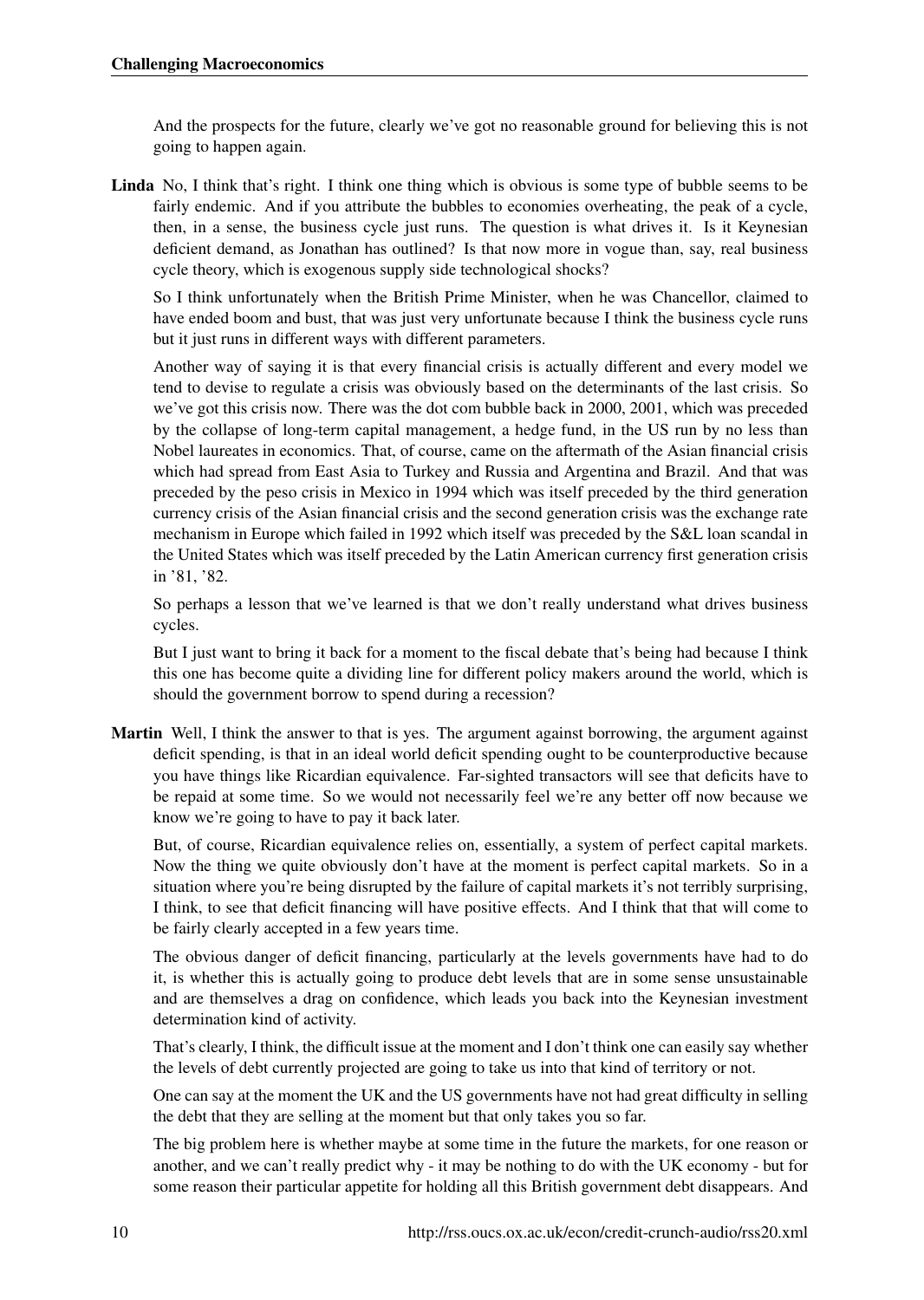then, of course, the British government will be in the classic indebted position of somebody who was encouraged by financial institutions to take on all this debt. And they said at the time that was fine by them but at a later stage you find that perhaps it's not fine by them after all.

And I just don't know the answer to that at the moment.

Looking historically one can see that actually the levels of debt, even in the UK as projected, are not historically without precedent. They're clearly a lot higher than the aspirations we have had in the last 20 years but the UK and other countries have had higher levels of debt without any great disasters.

Japan, for instance, has much, much higher proportion of debt to its GDP even than the projections in the UK and the US.

Linda They're 200% of GDP by last count.

**Jonathan** Yes, I'd agree with that. The basic economic point it's important to emphasise is that, which is one of the points Keynes was making in the 1930s' recession, is if governments try and cut their spending during the recession, the danger is that can actually make the recession worse.

Obviously that depresses demand, not just because the government's spending less but then people have expectations that the recession's going to get worse so they decide to save a bit more and so they spend less and so they demand less and so more factories and shops close and the recession deepens.

And the result of that is, ironically, the government deficit goes up rather than down and that's the basic point. So even if we're all agreed that the aim has to be to reduce the government deficit, the question is how to do it. And cutting government spending during recession won't necessarily do it. It might actually exacerbate the recession and actually increase the deficit the government has.

So that's the fundamental point to bear in mind. I think then the question is well, what should the government be spending the money on during the recession? Should it be for bonuses for the bankers who are running the nationalised banks? Or should it be investment in the productive infrastructure to try to develop new green technologies and so on.

And obviously the way I've phrased the choice I favour the latter. Not only because it's good for the economy, but crucially it's important that the government develops their productive infrastructure and new technologies which will then crowd in investment from private companies who see new markets developing, new areas for potential investment.

And that's the crucial thing in terms of developing sustainable growth out of a recession which, in turn will bring in increased tax revenues and, of course, once the economy is recovering, then will allow government to cut spending and, again, important to cut spending on things which won't jeopardise the recession but things which are, in the UK maybe the ID cards or Trident nuclear missiles or whatever rather than cutting things like the railways or investments in green technologies and so on.

So to answer your question about Keynesian [[deficit financing 0:47:48]] I think the basic point is yes, cutting government spending during a recession might make matters worse. The key issue is to make sure that the government spending is invested in productive areas.

Linda It reminds me of a saying that politicians banter around, which is whatever your opponent wants to do is called spending. What you want to do is investment. I think if you really do invest with payoffs in the future, there is this idea of crowding in where public spending on infrastructure and other things can make private spending more efficient. If you build a high fibre optic network any private firm which locates there and uses it obviously will be more incentivised to invest and get more return out of their investment. Whereas the usual expectation from high levels of government indebtedness is with a fixed stock of savings. You will have an increase in interest rates which then crowds out private investment.